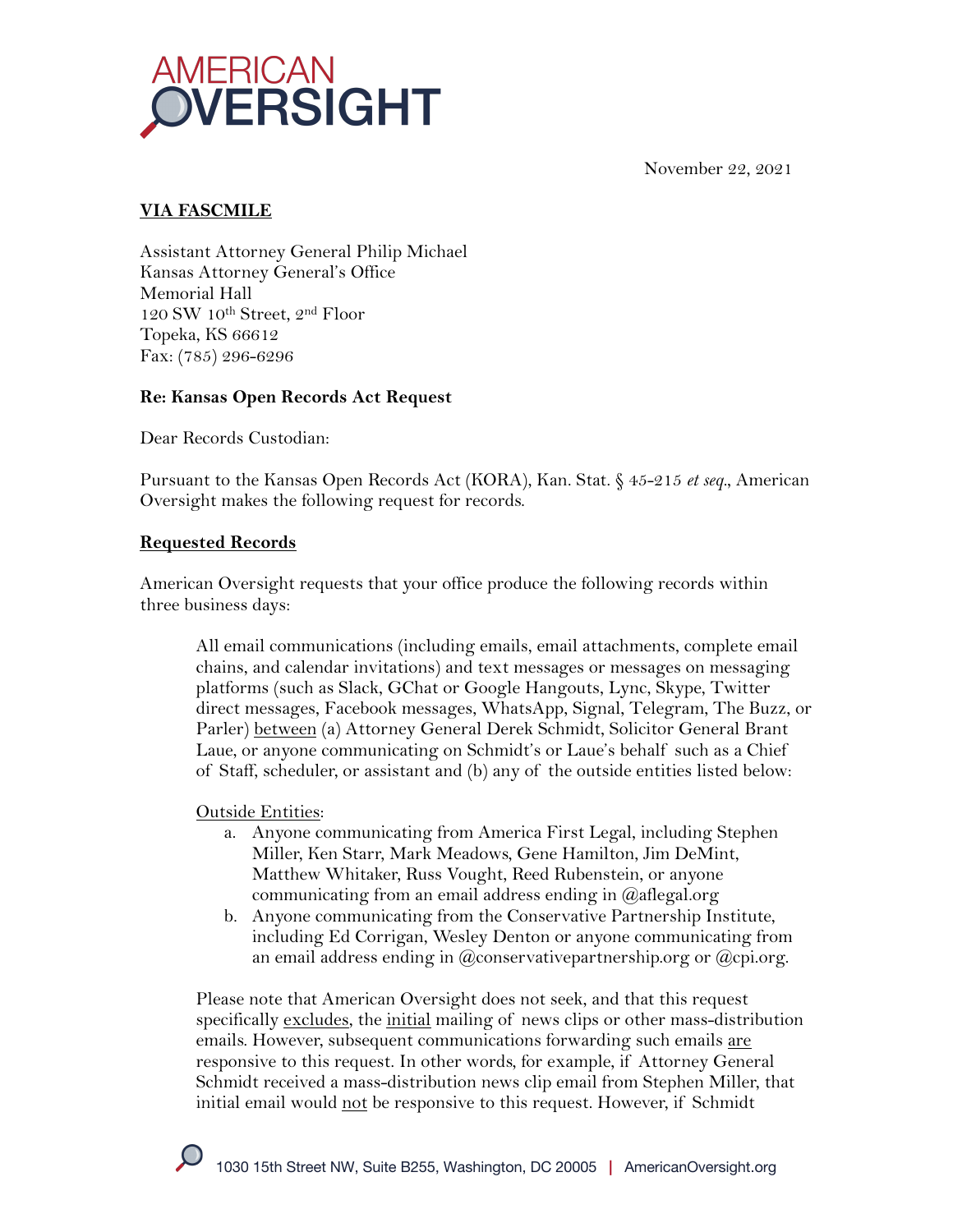forwarded that email to another individual with his own commentary, that subsequent message would be responsive to this request and should be produced.

Please provide all responsive records from March 15, 2021, through the date the request is received.

Please notify American Oversight of any anticipated fees or costs in excess of \$100 prior to incurring such costs or fee.

## **Guidance Regarding the Search & Processing of Requested Records**

In connection with its request for records, American Oversight provides the following guidance regarding the scope of the records sought and the search and processing of records:

- Please search all locations and systems likely to have responsive records, regardless of format, medium, or physical characteristics.
- § In conducting your search, please understand the terms "record," "document," and "information" in their broadest sense, to include any written, typed, recorded, graphic, printed, or audio material of any kind. We seek records of any kind, including electronic records, audiotapes, videotapes, and photographs, as well as letters, emails, facsimiles, telephone messages, voice mail messages and transcripts, notes, or minutes of any meetings, telephone conversations or discussions.
- Our request for records includes any attachments to those records or other materials enclosed with those records when they were previously transmitted. To the extent that an email is responsive to our request, our request includes all prior messages sent or received in that email chain, as well as any attachments to the email.
- § Please search all relevant records or systems containing records regarding agency business. Do not exclude records regarding agency business contained in files, email accounts, or devices in the personal custody of your officials, such as personal email accounts or text messages.
- In the event some portions of the requested records are properly exempt from disclosure, please disclose any reasonably segregable non-exempt portions of the requested records. If a request is denied in whole, please state specifically why it is not reasonable to segregate portions of the record for release.
- Please take appropriate steps to ensure that records responsive to this request are not deleted by the agency before the completion of processing for this request. If records potentially responsive to this request are likely to be located on systems where they are subject to potential deletion, including on a scheduled basis, please take steps to prevent that deletion, including, as appropriate, by instituting a litigation hold on those records.